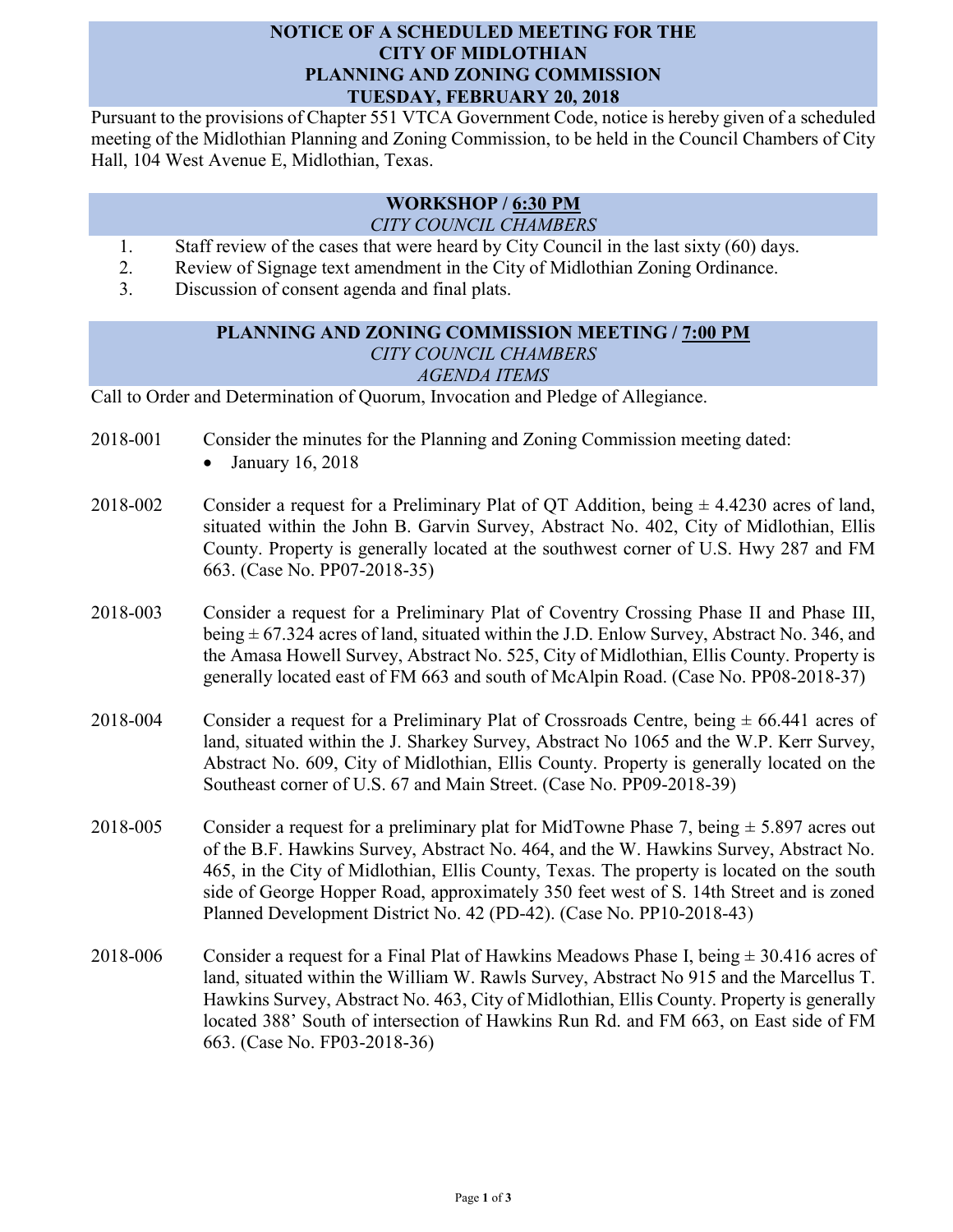- 2018-007 Consider a request for a Final Plat of Dove Creek Phase 1B, being  $\pm$  36.555 acres of land, situated within the A. Howell Survey, Abstract No 525 and the Martha Brenan Survey, Abstract No. 43, City of Midlothian, Ellis County. Property is generally located south of 14<sup>th</sup> Street and McAlpin Road. (Case No. FP02-2018-34)
- 2018-008 Consider a request for a Final Plat of Legacy Oaks, Lots 1-3, Blk. 1, being  $\pm$  15.8486 acres of land, situated within the William Hawkins Survey, Abstract No 465, City of Midlothian, Ellis County. Property is generally located on 14th Street and George Hopper Road. (Case No. FP01-2018-30)
- 2018-009 Consider a request for a Final Plat of Lot 1, Block A, Rose Property Addition, being  $\pm$  4.8 acres of land situated in the K. L. Lowenstein Survey, Abstract 663, generally located at 2542 Onward Road. (Case No. FP04-2018-42).
- 2018-010 Conduct a public hearing and consider an ordinance amending and restating the use and development regulations of Planned Development District No. 84 (PD-84) relating to the use and development of  $\pm$  14.407 acres of land situated in the B.F. Hawkins Survey, Abstract No. 464, and the B.G. Garvin Survey, Abstract No. 396, in the City of Midlothian, Ellis County generally located on South Midlothian Parkway, north of Mt. Zion Road. (Z08-2018-33)
- 2018-011 Conduct a public hearing and consider an ordinance changing the zoning of  $3.09\pm$  acres, out of the C. Phipps Survey, Abstract No. 561, the D. Weaver Survey, Abstract No. 1132 and the W. Wilkins Survey, Abstract No. 1162, generally located on the North side of U.S. Highway 287 near Rex Odom Drive, from Agricultural (A) District to a Planned Development with a Community Retail (CR) District base zoning and granting a Specific Use Permit for a Convenience Store with Drive Thru Services. (Case No. Z07-2018-29).
- 2018-012 Conduct a public hearing and consider an ordinance changing the zoning of  $12.689 \pm \text{acres}$ out of the Marcellus T. Hawkins Survey, Abstract No. 463 and the Benjamin F. Hawkins Survey, Abstract No. 464, generally located to the west of 14th Street, between Mt. Zion Road and Hawkins Run Road from Agricultural (A) District to Planned Development No 81 (PD-81) and amending and restating the development and use regulations of PD-81(Case No. Z09-2018-38).
- 2018-013 Conduct a public hearing and consider an ordinance amending and restating the use and development regulations of Planned Development District No. 94 (PD-94) relating to the use and development of 66.2± acres out of the John Sharkey Survey, Abstract 1065, and the J.W. Kizziar Survey, Abstract 609, City of Midlothian, Ellis County, Texas. Property is generally located on the Southeast corner of U.S. 67 and Main Street/ Business U.S. 287. (Case No. Z10-2018-40).

## **MISCELLANEOUS DISCUSSION**

- Staff and Commissioner Announcements
- Adjourn

Note: The Planning & Zoning Commission may go into a closed meeting at any time pursuant to the Texas Government Code §551.071 (2) to seek legal advice and counsel from the City Attorney or other attorney engaged by the City regarding any item appearing on the agenda.